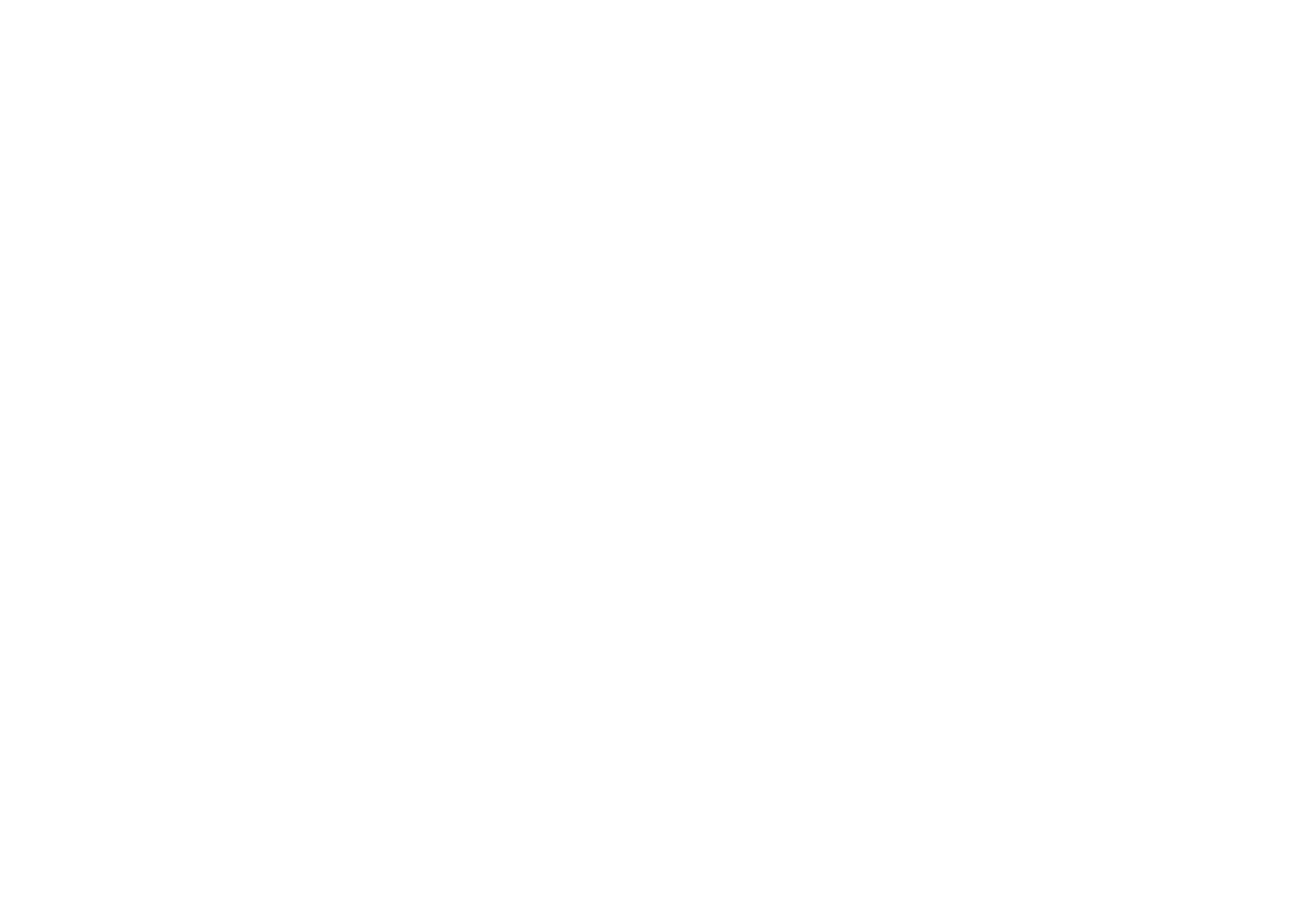<span id="page-2-0"></span>

|                                | 2004            |         |
|--------------------------------|-----------------|---------|
| Department / Clinic            |                 | 7       |
| <b>Center's Clinics</b>        |                 |         |
| Diabetes & Endocrine           | 3,767           |         |
| <b>Internal Medicine</b>       | 1,325           |         |
| Diabetes Education & Nutrition | 1,354           |         |
| Paediatrics                    | 643             |         |
| <b>Exercise Physiology</b>     | 298             |         |
| Total                          | 7,387           |         |
| Private Clinics *              |                 | $\star$ |
| Cardiology                     | 67              |         |
| Nephrology                     | 89              |         |
| Urology                        | 102             |         |
| Obstetrics & Gynecology        | 13              |         |
| Paediatrics-Endocrinology      | 59              |         |
| Vascular Surgery               | 22              |         |
| Dermatology                    | 10 <sup>1</sup> |         |
| Total                          | 362             |         |
| <b>Grand Total</b>             | 7,749           |         |

*Note: The Center was officially opened in February 2004.* . *2004* : *\* Private Clinics: these clinics are not administratively reported to the Center.* . : *\**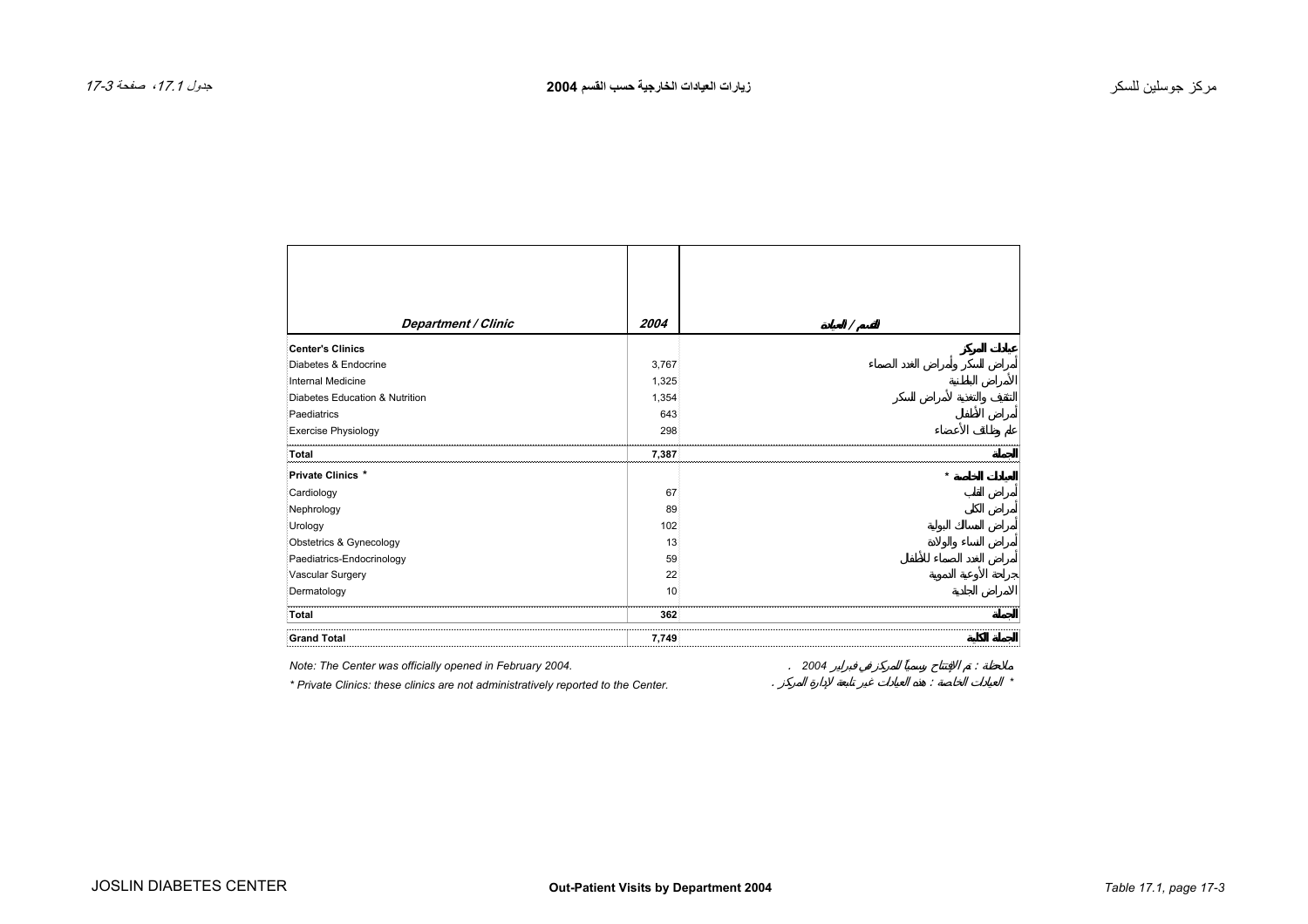<span id="page-3-0"></span>

|                                 | <b>Total</b> |                 |      | Non-Bahraini |              |      | <b>Bahraini</b> |        |             |  |
|---------------------------------|--------------|-----------------|------|--------------|--------------|------|-----------------|--------|-------------|--|
| Category                        |              | Total Female    | Male |              | Total Female | Male | <b>Total</b>    | Female | <b>Male</b> |  |
| Physicians                      |              |                 |      | 2            |              |      |                 |        |             |  |
| Pharmacists & Technicians       |              |                 |      | 3            |              |      |                 |        |             |  |
| Nurses <sup>2</sup>             | 10           | 10 <sub>1</sub> |      | 6            | ĥ            |      |                 |        |             |  |
| Lab technologists & Technicians |              |                 |      | 4            |              |      |                 |        |             |  |
| Radiographers & Technicians     |              |                 |      | 2            |              |      |                 |        |             |  |

*1 Physicians: excludes 13 part time doctors.* . *<sup>13</sup>* : *<sup>1</sup>*

 $^2$  Nurses: excluding practical nurses and other grades below staff nurse.  $\,$   $\,$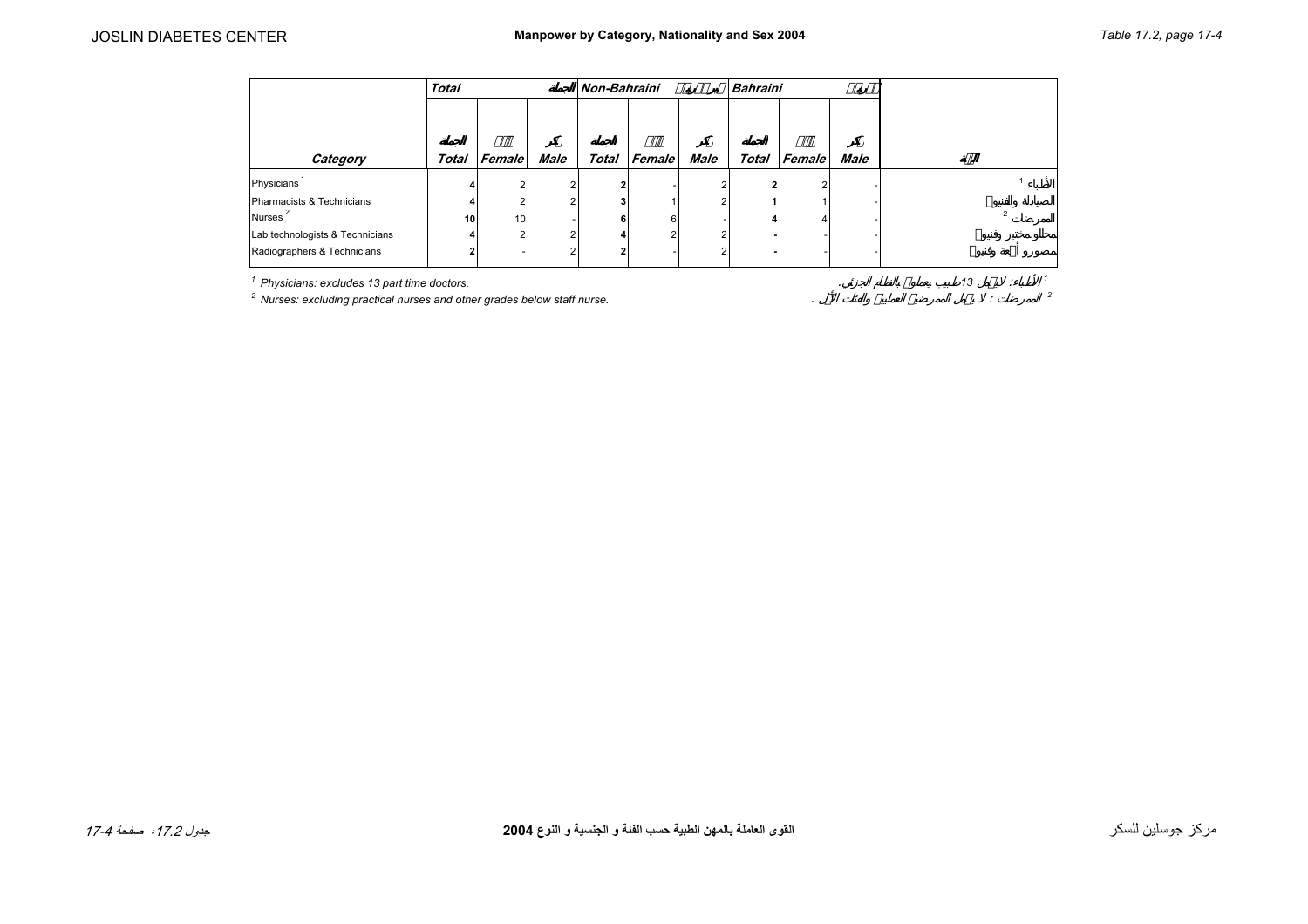<span id="page-4-0"></span>

| Procedure                       | Total |
|---------------------------------|-------|
| Plain & general radiography     | 249   |
| Radiography with contrast media | 75    |
| <b>Ultrasound</b>               | 370   |
| Reporting                       | 5     |
| Copying of Film                 |       |
| Total                           | 700   |